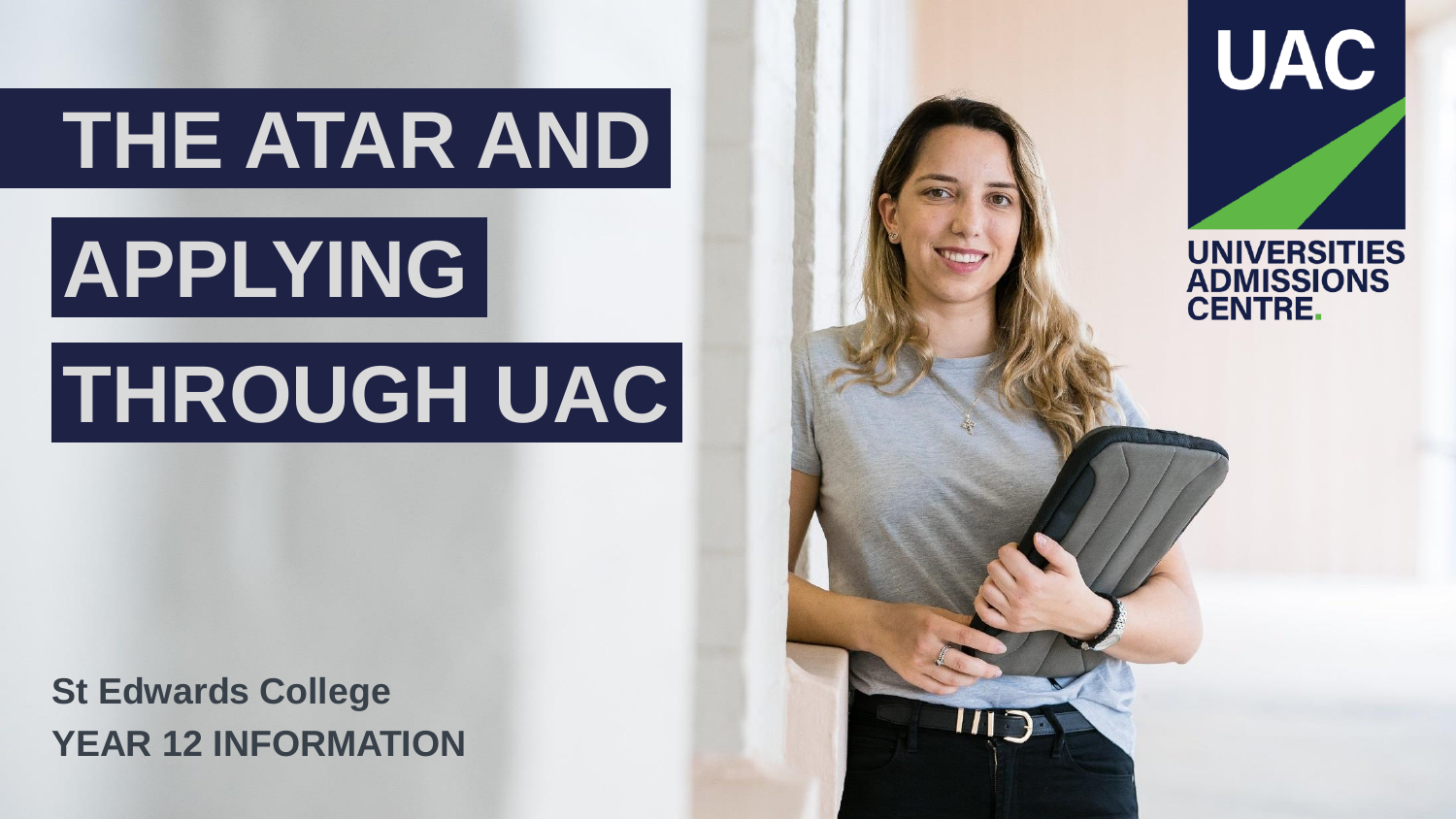#### **WHAT IS UAC?**

UAC processes applications for:

- University Entry  $\sim$
- College Entry  $\overline{\phantom{a}}$
- Schools Recommendation Scheme  $\overline{\phantom{a}}$
- Educational Access Schemes  $\sim$
- Equity Scholarships  $\sim$

Calculates the ATAR for NSW HSC students.

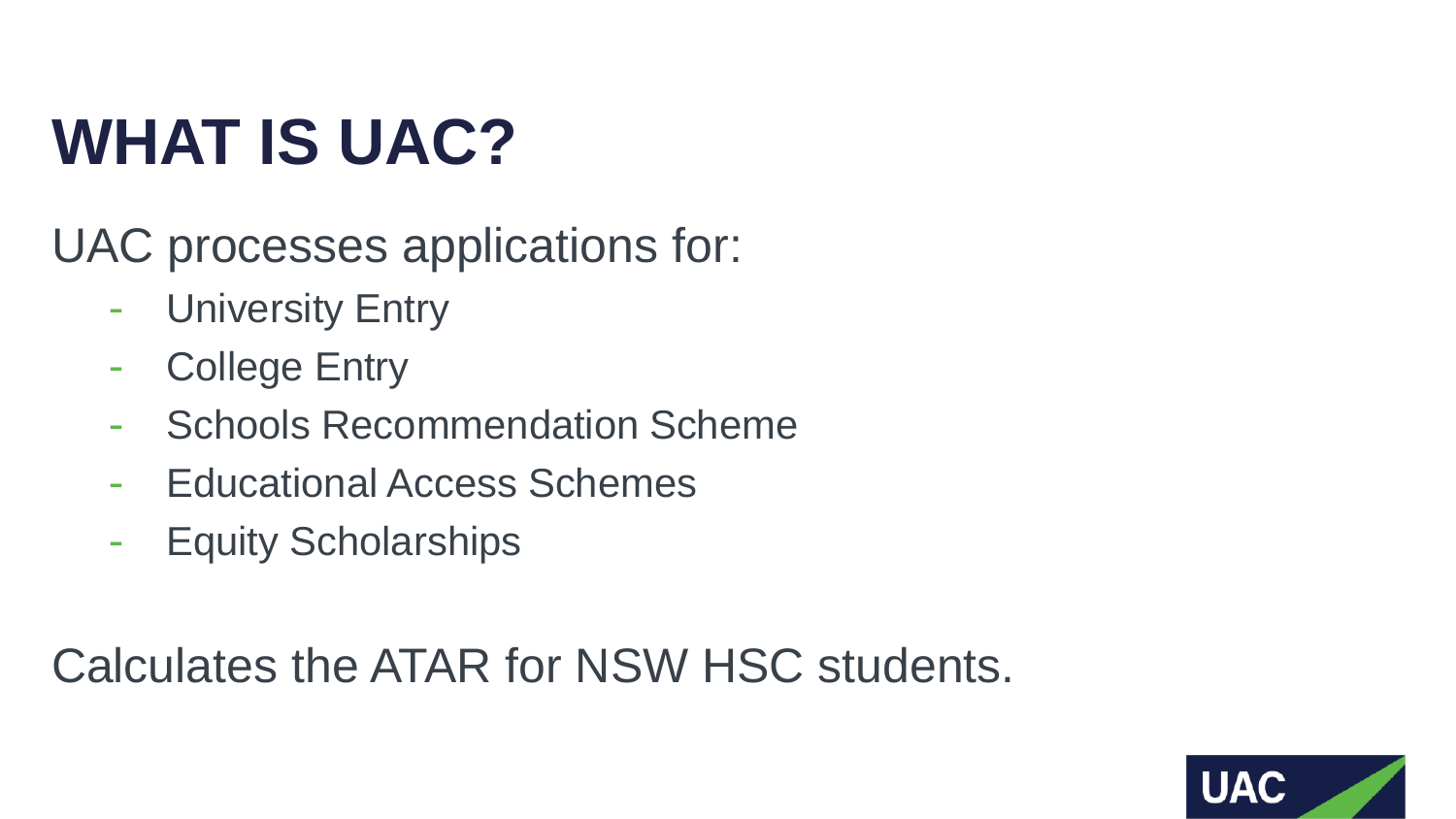## **THE ATAR**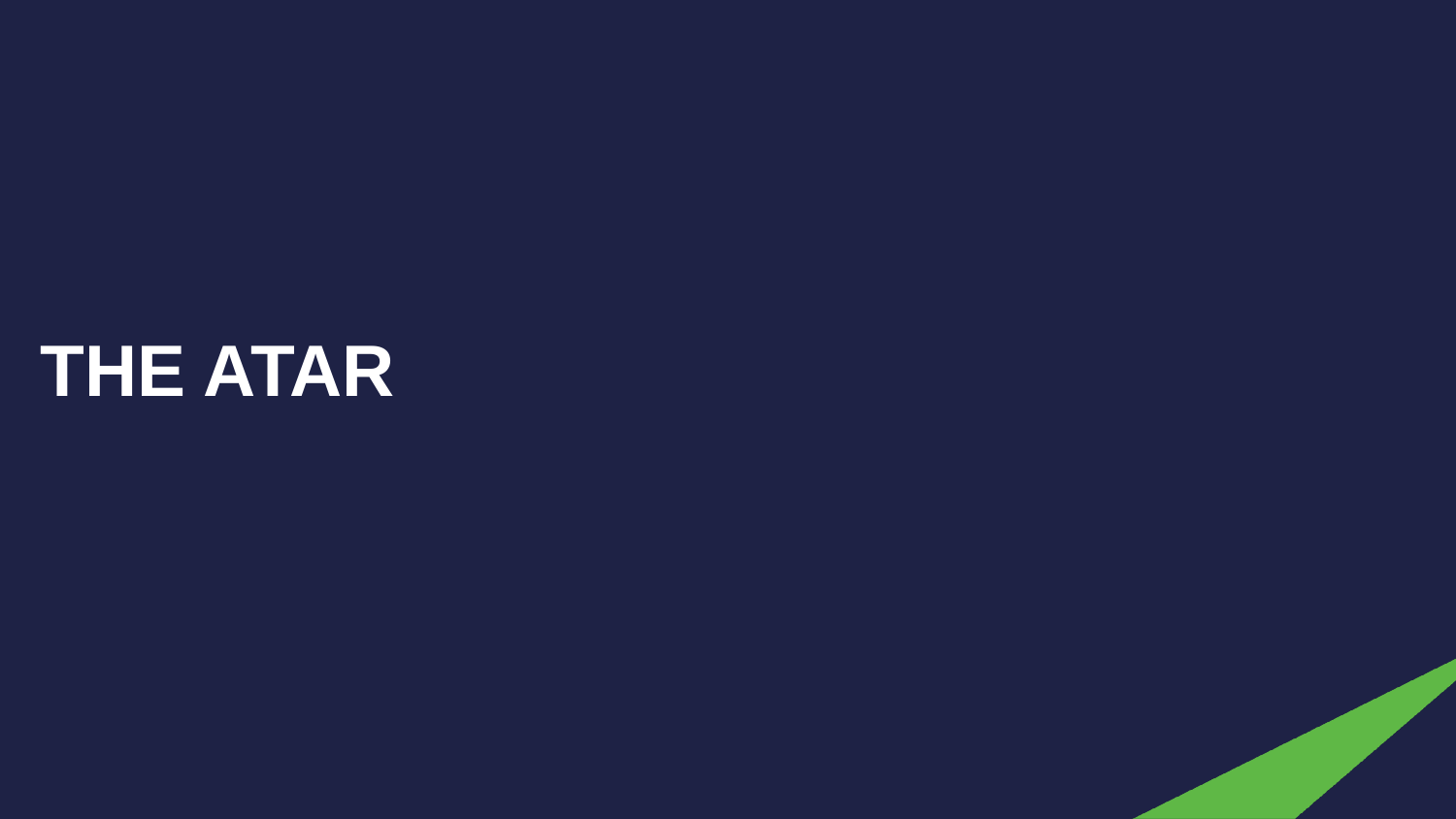## **WHAT IS THE ATAR?**

The **Australian Tertiary Admission Rank** is…

- Is a **RANK** not a mark out of 100.
- It's about **POSITION**.  $\sim$
- A number between 0.00 and 99.95.  $\sim$
- Used by universities to rank and select students. $\overline{\phantom{a}}$

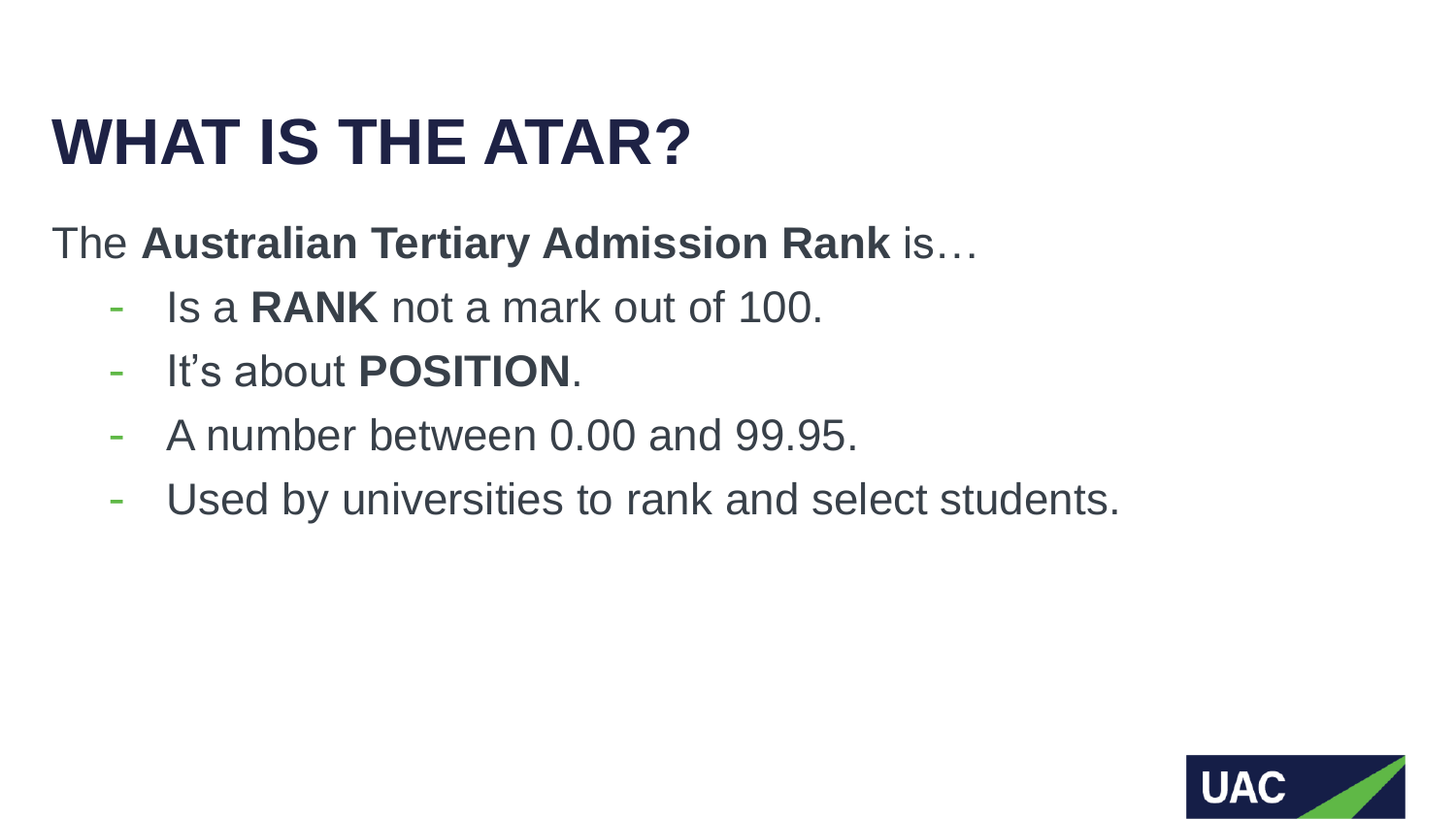## **HSC vs ATAR**

- ‒ **Performance** vs **Position**.
- ‒ HSC marks = **performance** against the standards.
- ‒ ATAR = **position** against all other students in NSW.
- Good performance does not guarantee a high position.
- ‒ The only thing **YOU** can control is your **performance**.



Like your position in a race

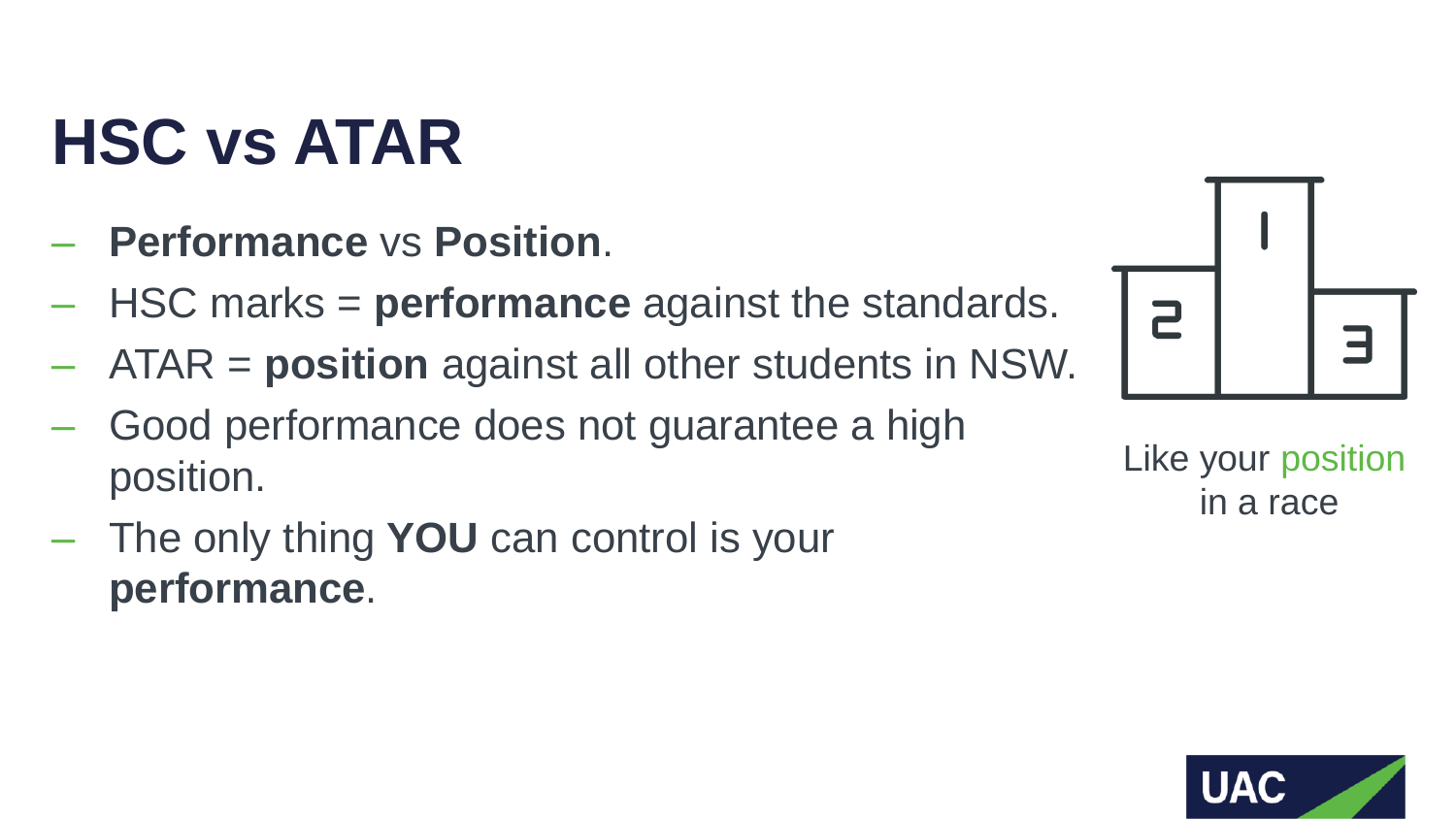# **THE SCALING PROCESS**

- ‒ The scaling process is designed to encourage students to take courses for which they are best suited and which best prepare them for future studies
- ‒ The underlying principle is that a student should neither be advantaged nor disadvantaged by choosing one HSC course over another
- ‒ The NESA HSC mark in a course indicates a standard reached in that course
- ‒ A scaled mark indicates a students position in the course if all 71,401 HSC students had completed that course.
- ‒ Because of the lack of comparability of HSC marks achieved in different courses, marks of individual students are scaled before the ATAR is determined.

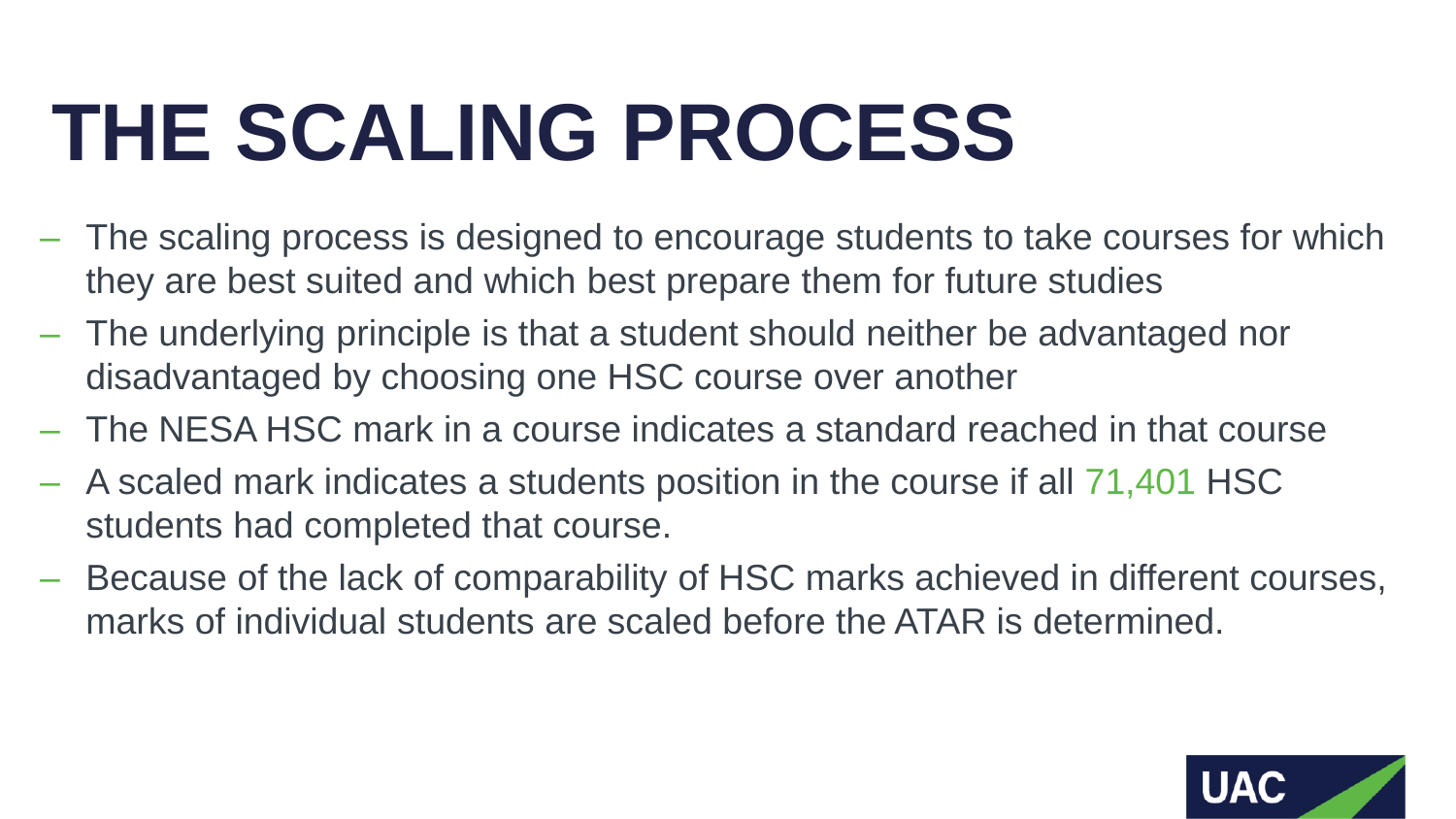#### **THE ATAR AND SCALING**

- ‒ The **scaled mean** of a course tells us about the **strength** of the competition.
- $-$  High scaled mean  $=$  high achievers
- $\overline{-}$  Low scaled mean  $\equiv$  varied abilities
- ‒ The scaled mean of a course doesn't automatically lead to a high or low ATAR.
- ‒ It doesn't matter what courses you study, you just have to do well!

#### **Remember the ATAR is about POSITION!**

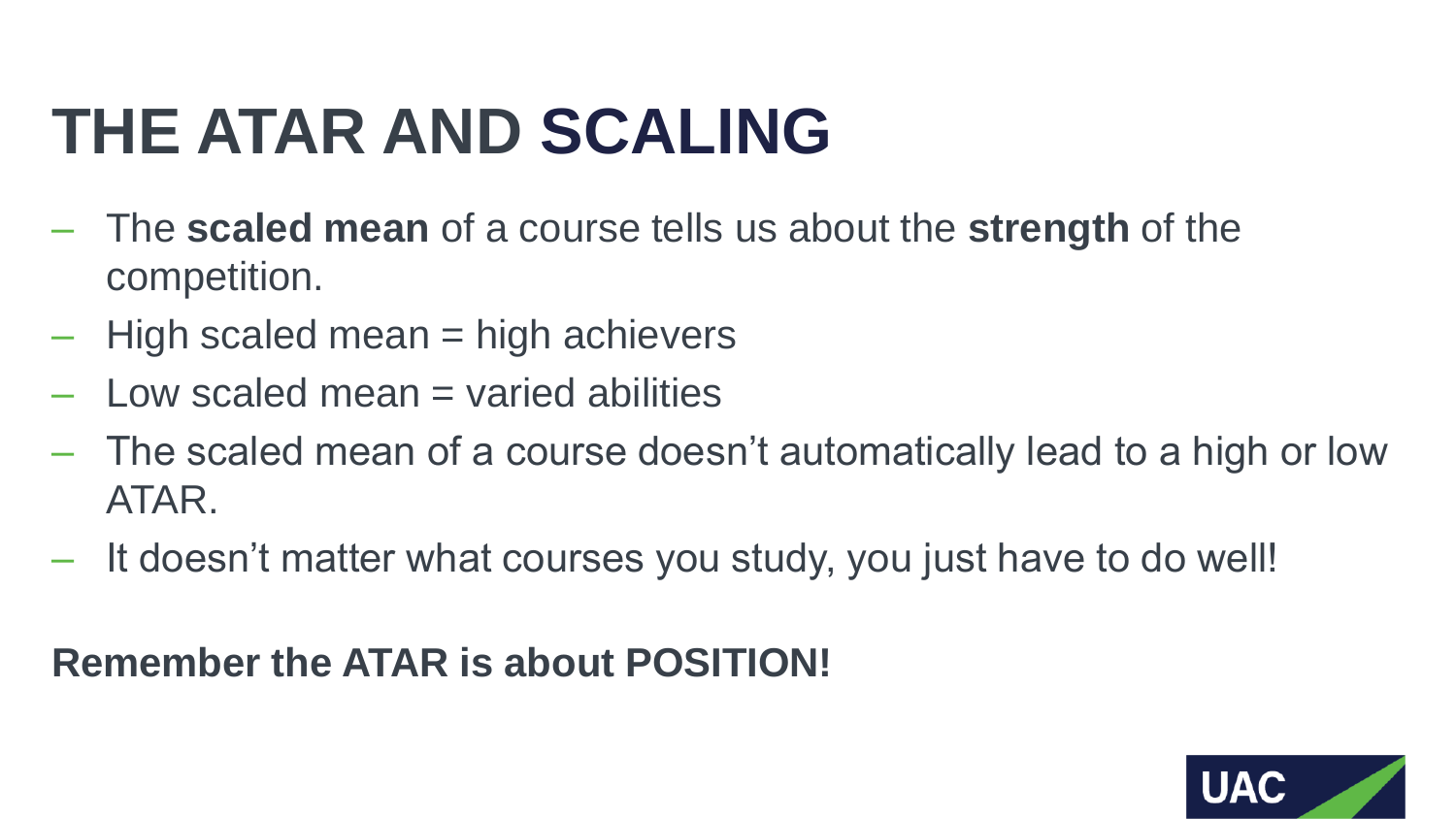#### **2018 HSC**

These tables show data for selected Category A and B courses from the 2018 HSC.

| <b>Category A</b><br><b>Subject</b> | <b>Median Band</b> | <b>Median Mark</b> | <b>HSC Mean</b> | <b>Scaled Mean</b> | Max. ATAR |
|-------------------------------------|--------------------|--------------------|-----------------|--------------------|-----------|
| Aboriginal<br><b>Studies</b>        |                    | 67                 | 67.6            | 27.8               | 98.90     |
| <b>Physics</b>                      |                    | 75                 | 73.6            | 61.0               | 99.95     |

| <b>Category B</b><br><b>Subject</b> | Median Band | Median Mark | <b>HSC Mean</b> | Scaled Mean | Max. ATAR |
|-------------------------------------|-------------|-------------|-----------------|-------------|-----------|
| <b>Hospitality</b>                  |             | 74          | 72.8            | 36.6        | 98.75     |

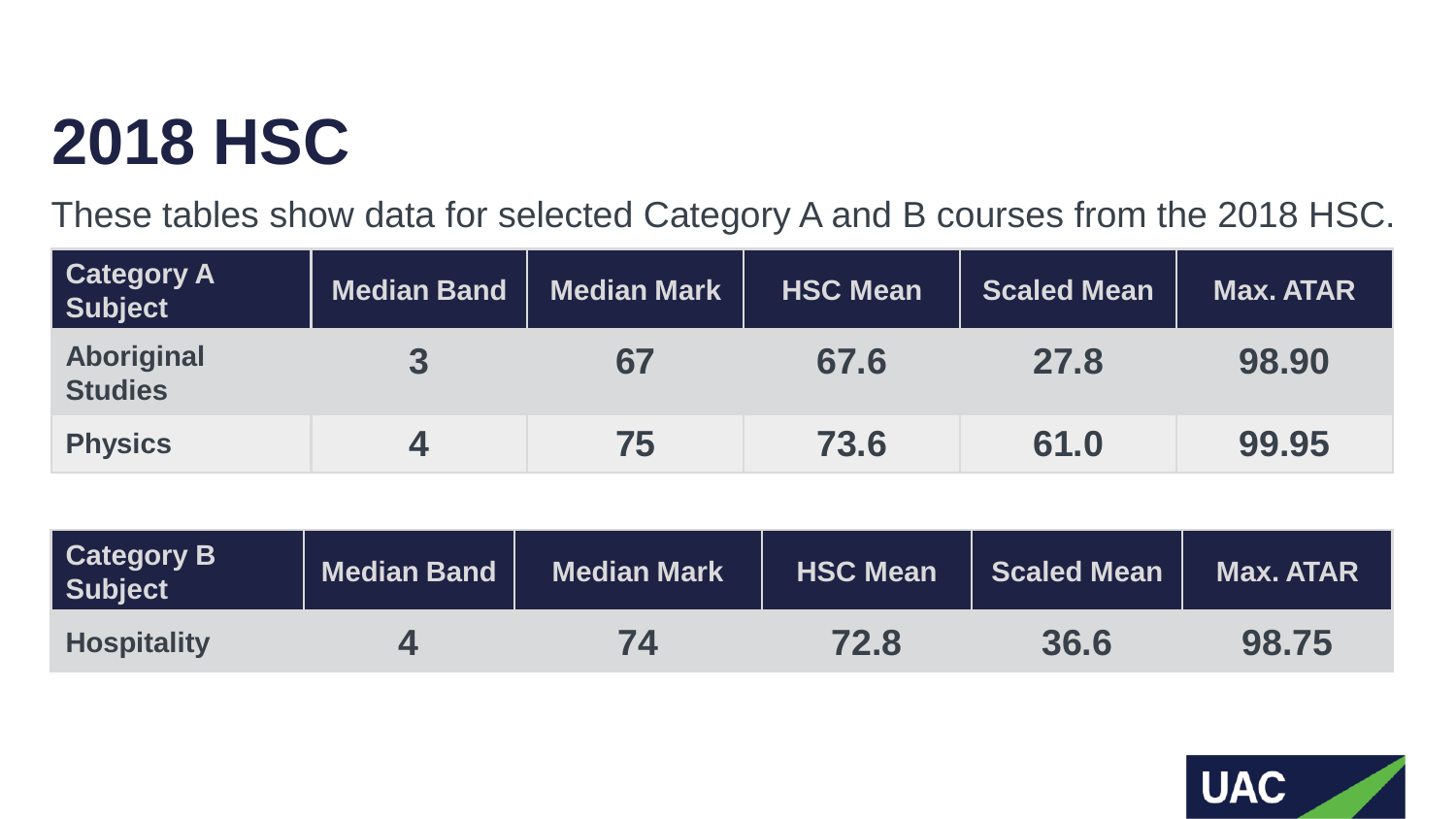## **ATAR CALCULATION**

The ATAR is based on an aggregate of scaled marks in 10 units of ATAR courses comprising of the following:

- ‒ The best 2 units of English
- ‒ The best 8 of the remaining units

(can include up to 2 units of Category B courses)

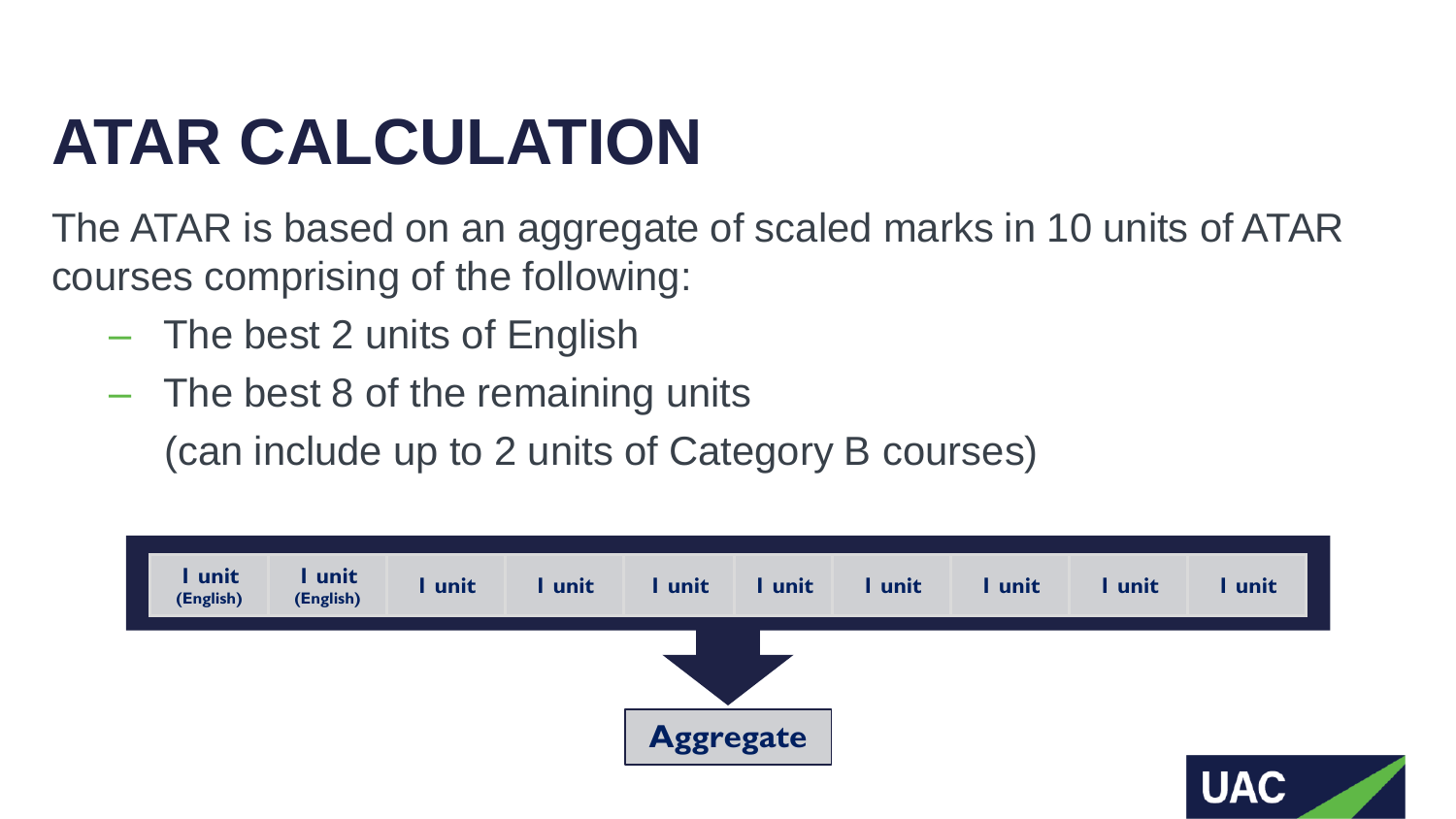## **MEET FRED & LAURA**

| 2018 - Median ATAR 69.65          |                            | <b>Fred</b>     |                   | Laura           |                   |
|-----------------------------------|----------------------------|-----------------|-------------------|-----------------|-------------------|
| <b>Course</b>                     | 2018 Median<br><b>Mark</b> | <b>HSC mark</b> | <b>Percentile</b> | <b>HSC mark</b> | <b>Percentile</b> |
| <b>Biology</b>                    | 76                         | 70              | 33                | 80              | 64                |
| <b>Business</b><br><b>Studies</b> | 75                         | 70              | 37                | 80              | 66                |
| <b>English</b><br><b>Advanced</b> | 82                         | 70              | 11                | 80              | 42                |
| <b>Mathematics</b>                | 80                         | 70              | 24                | 80              | 51                |
| <b>Modern History</b>             | 77                         | 70              | 30                | 80              | 62                |
| <b>Visual Arts</b>                | 80                         | 70              | 10                | 80              | 52                |
| <b>ATAR</b>                       |                            | 57.55           |                   | 77.95           |                   |

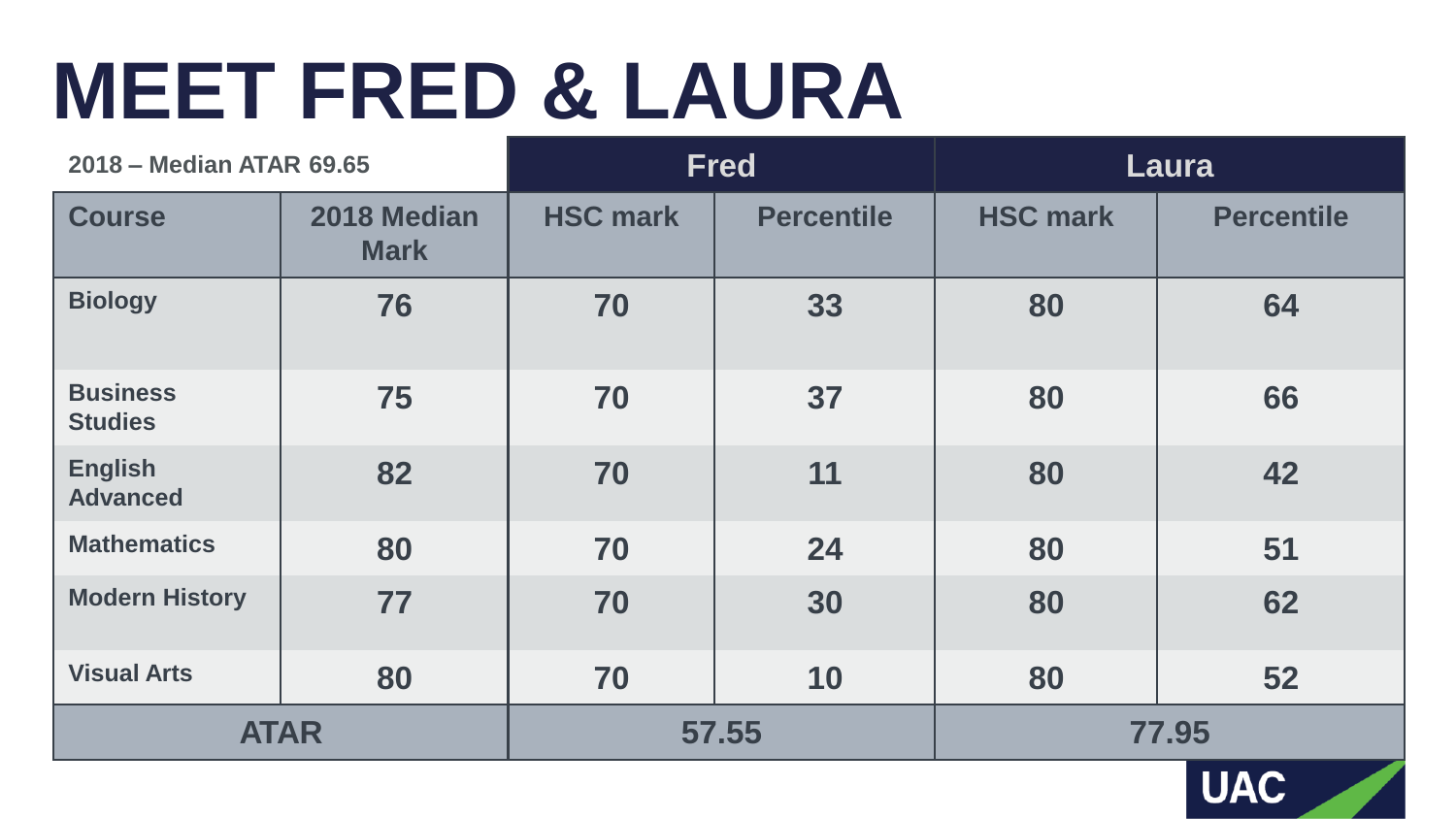#### **APPLYING THROUGH UAC**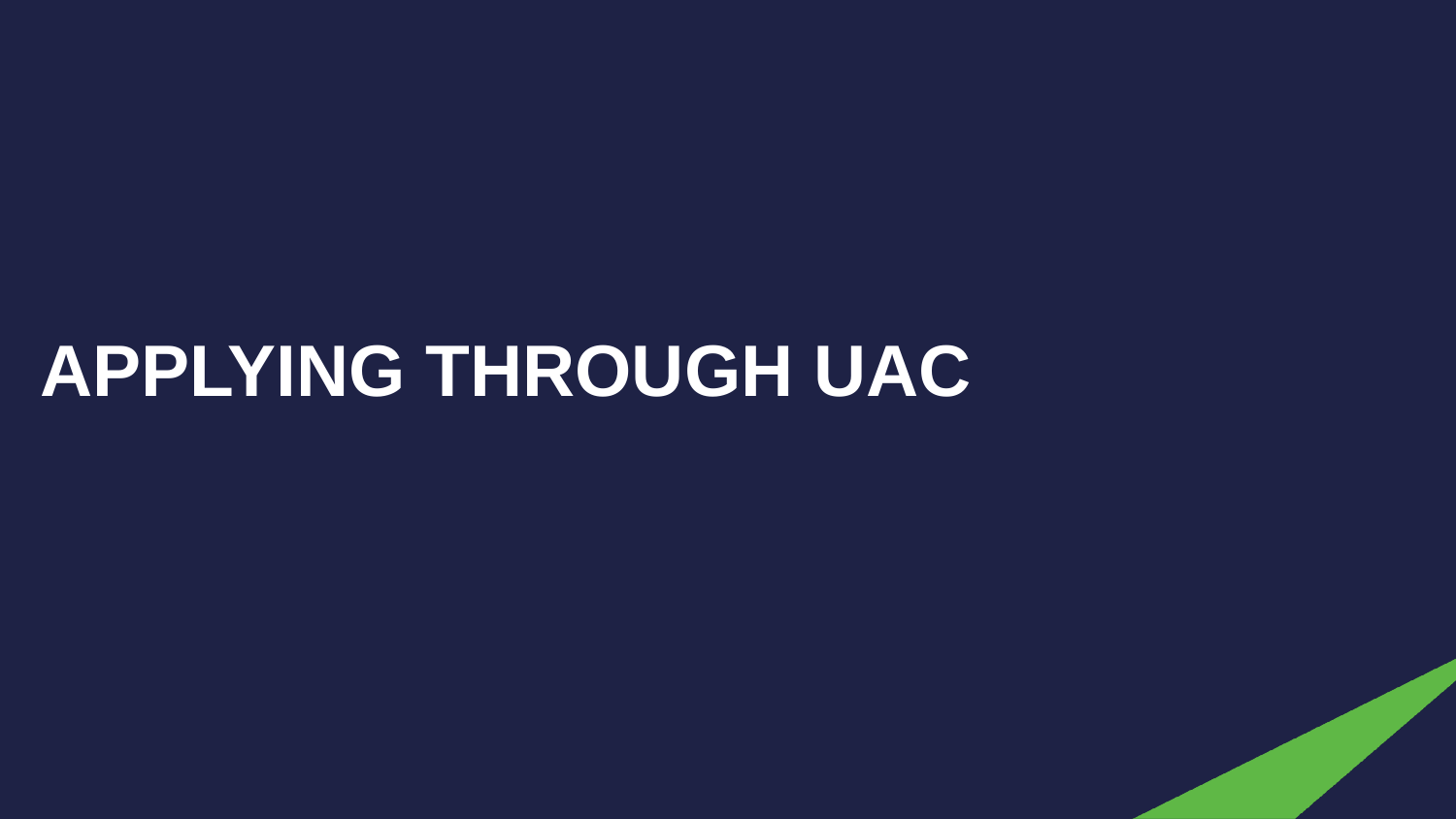#### **APPLYING TO UNI**

#### **1. Prepare**

**2. Apply**

**3. Manage**

**4. Accept**

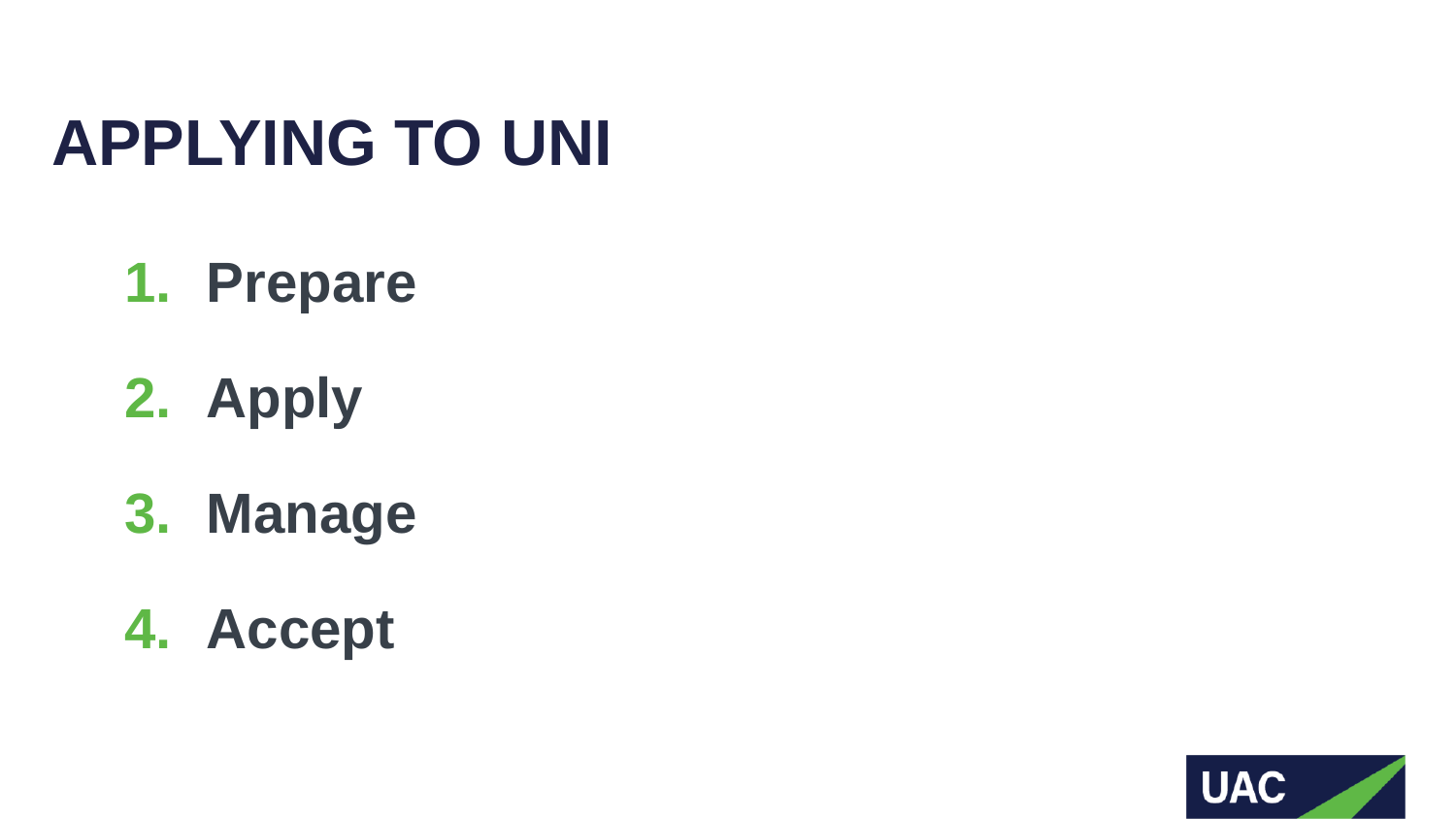# **TIMELINE OF EVENTS**

**3 April** • UAC applications open •SRS, ES & EAS applications open

**October** • HSC exams

**December** •ATARs released • Change of preferences

•First ATAR based offer round

**March** • UAC Guide released • UAC PINs emailed to students

**30 September** • UAC early bird applications close

•SRS applications close

**November** •SRS early offer rounds

•EAS applications due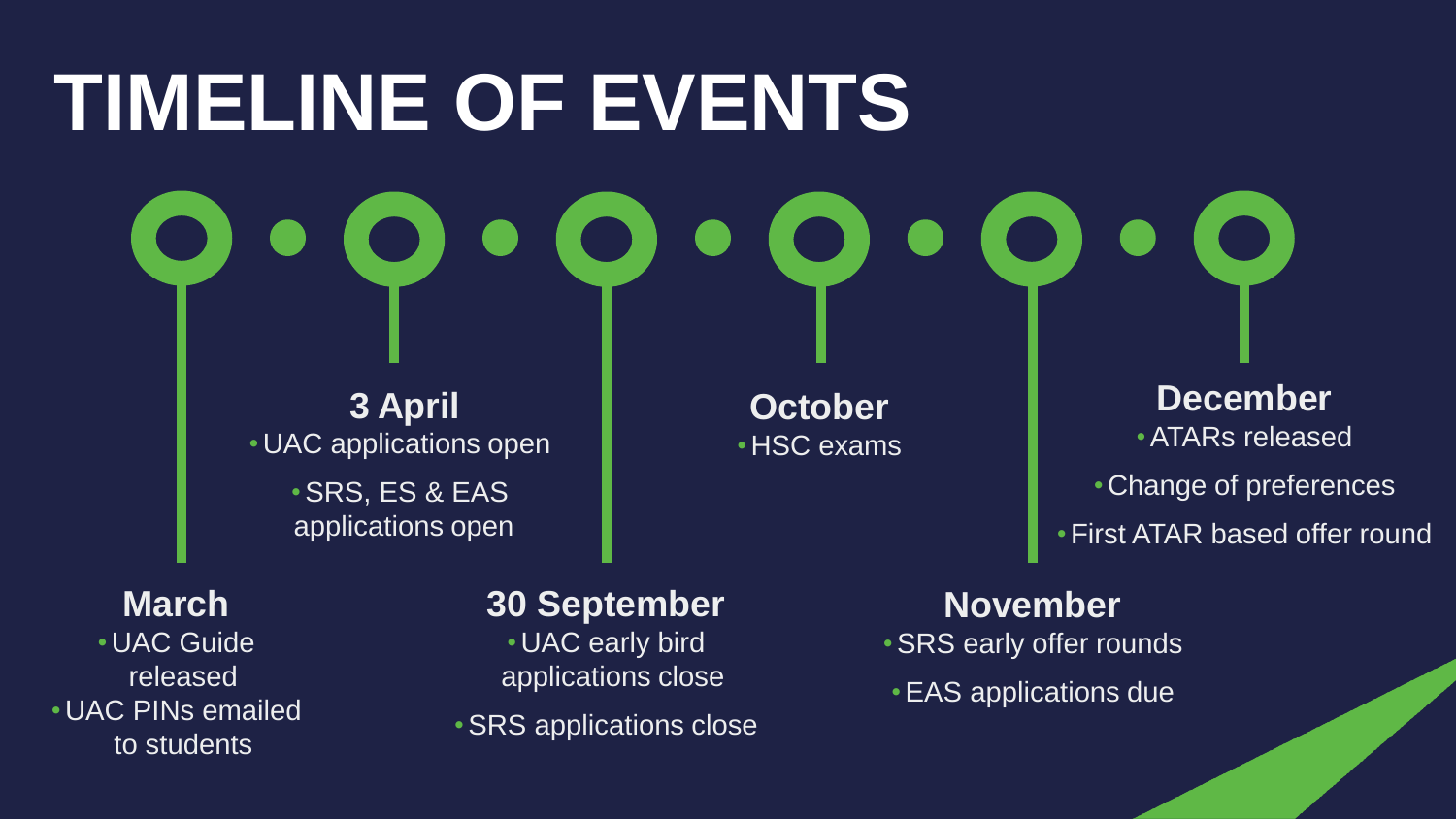## **STEP 1: PREPARE**

**Visit** Career Expos and uni Open Days.



**Investigate** all course possibilities.



**Check** for additional selection criteria (eg interview or portfolio).



**Talk** to unis, career advisers and UAC staff for details on applying.



**Research** UAC's courses at uac.edu.au or the MYUAC App.

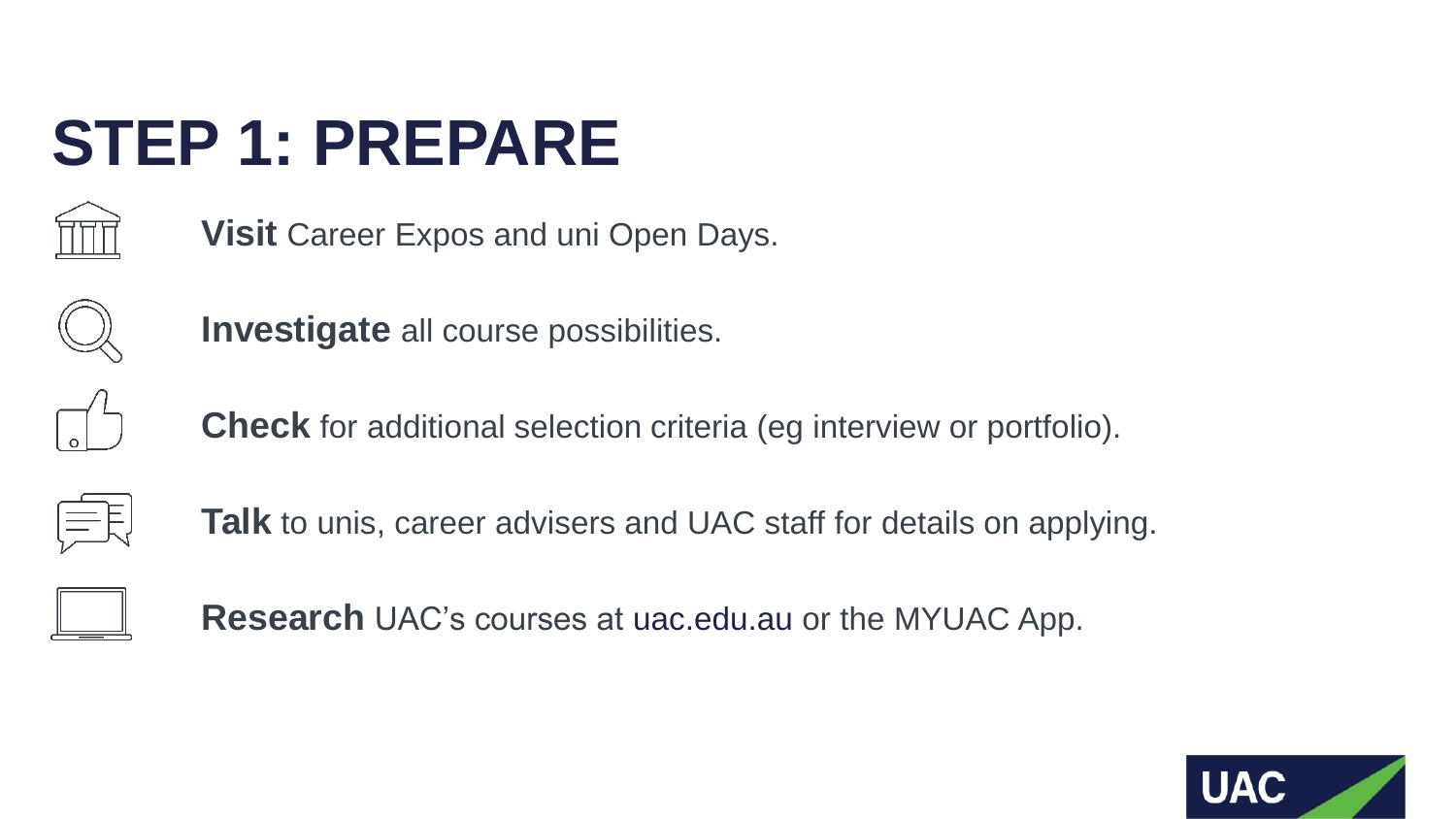#### **STEP 2: APPLY**

Applications open 3 April 2019.

- **1) Apply** online using your UAC PIN and NESA student number.
- **2) List** up to 5 courses in your order of preference.
- **3) Pay** processing charge.
- **4) Additional** applications (EAS/ES/SRS).

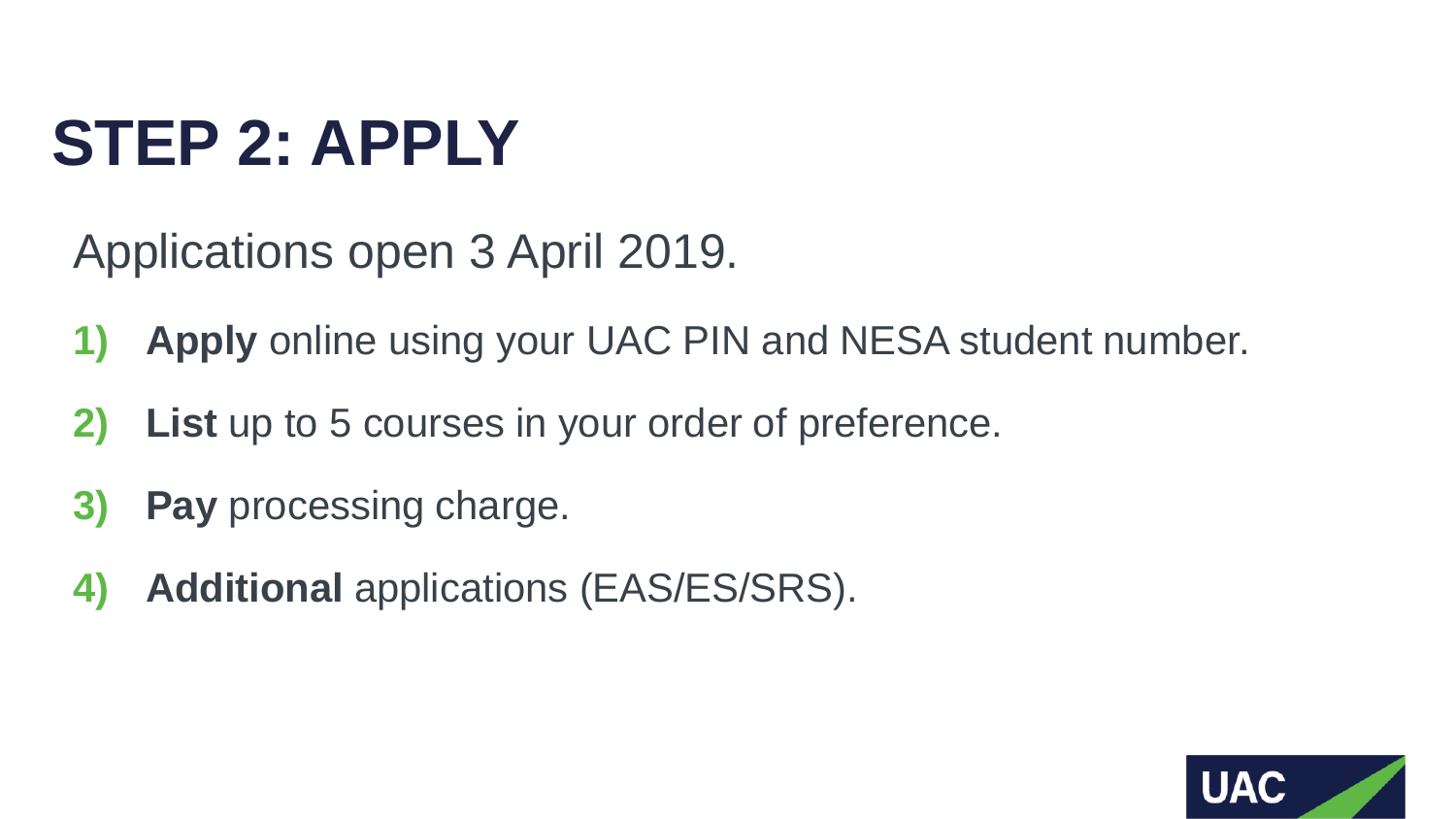#### **Educational Access Schemes**

#### **Schools Recommendation Schemes**

뵎

#### **Equity Scholarships**

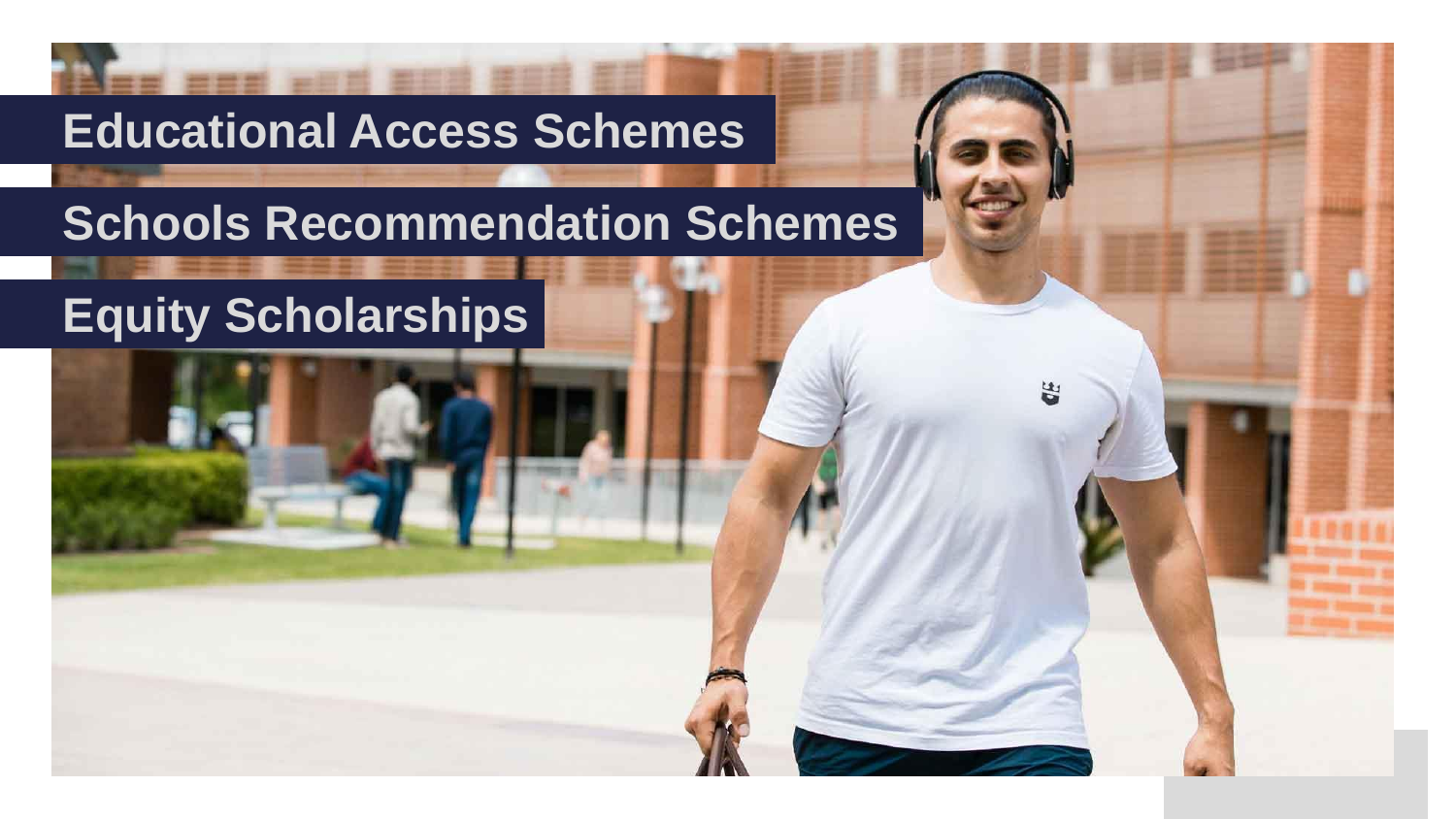## **EDUCATIONAL ACCESS SCHEMES**

- ‒ For students whose studies were negatively affected as a result of circumstances beyond their control or choosing.
- ‒ Apply online by Sept to receive eligibility notice before ATAR release.
- ‒ Disadvantage lasting **6 months or longer**
- ‒ Educational Impact Statement is a statement provided by your school in support of your application.
- ‒ If successful under EAS your selection rank may be increased.

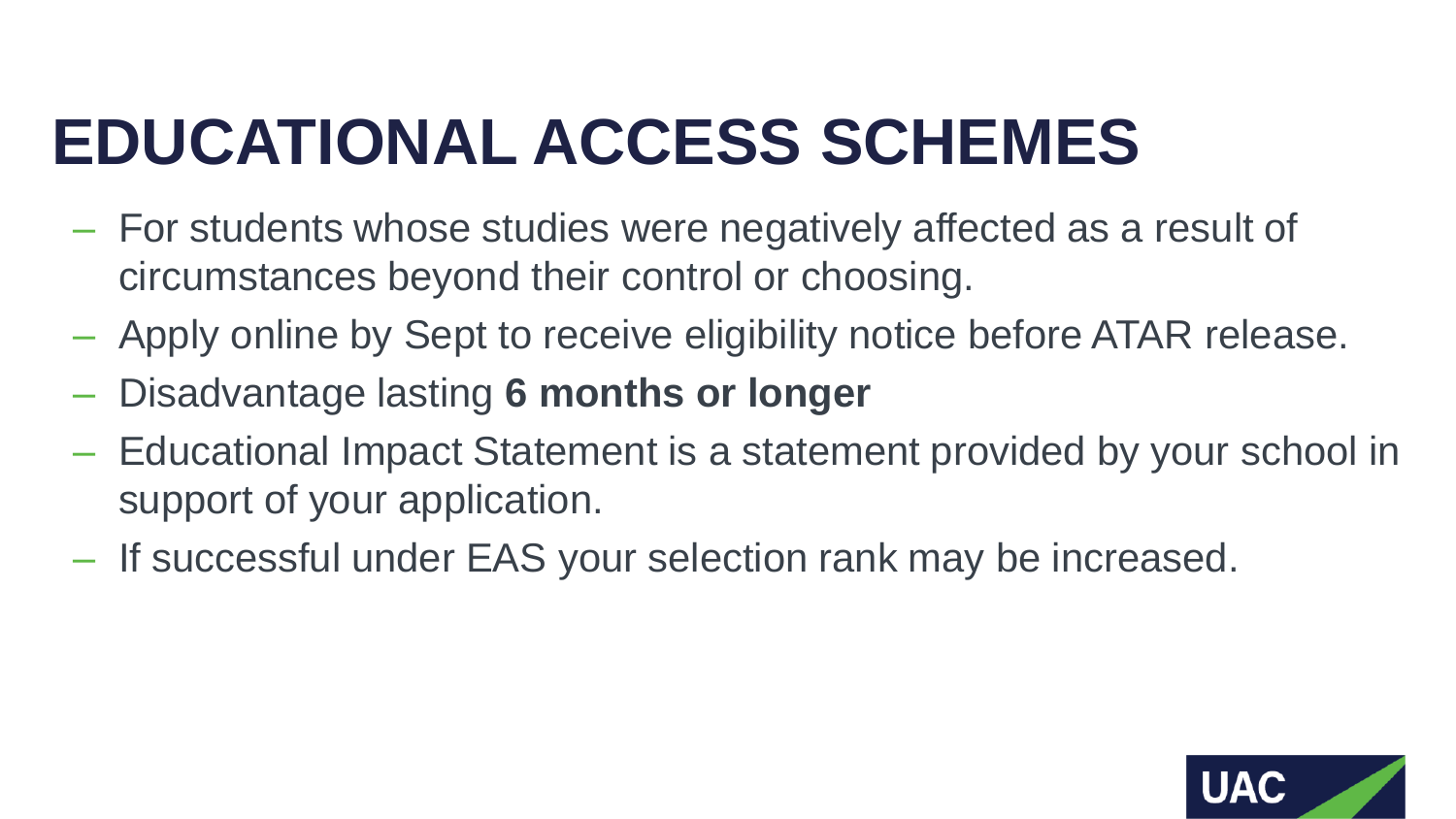#### **SCHOOLS RECOMMENDATION SCHEMES**

- Early offer schemes.
- ‒ Online application opens 3 April.
- ‒ Submit your undergraduate application first.
- Not all courses are offered through SRS.
- ‒ Institutions may use your:
	- **No. 7 Year 11 results**
	- **School's rating of your aptitudes and abilities**
	- **EAS** application (if applicable).
- ‒ Conditional and unconditional offers.

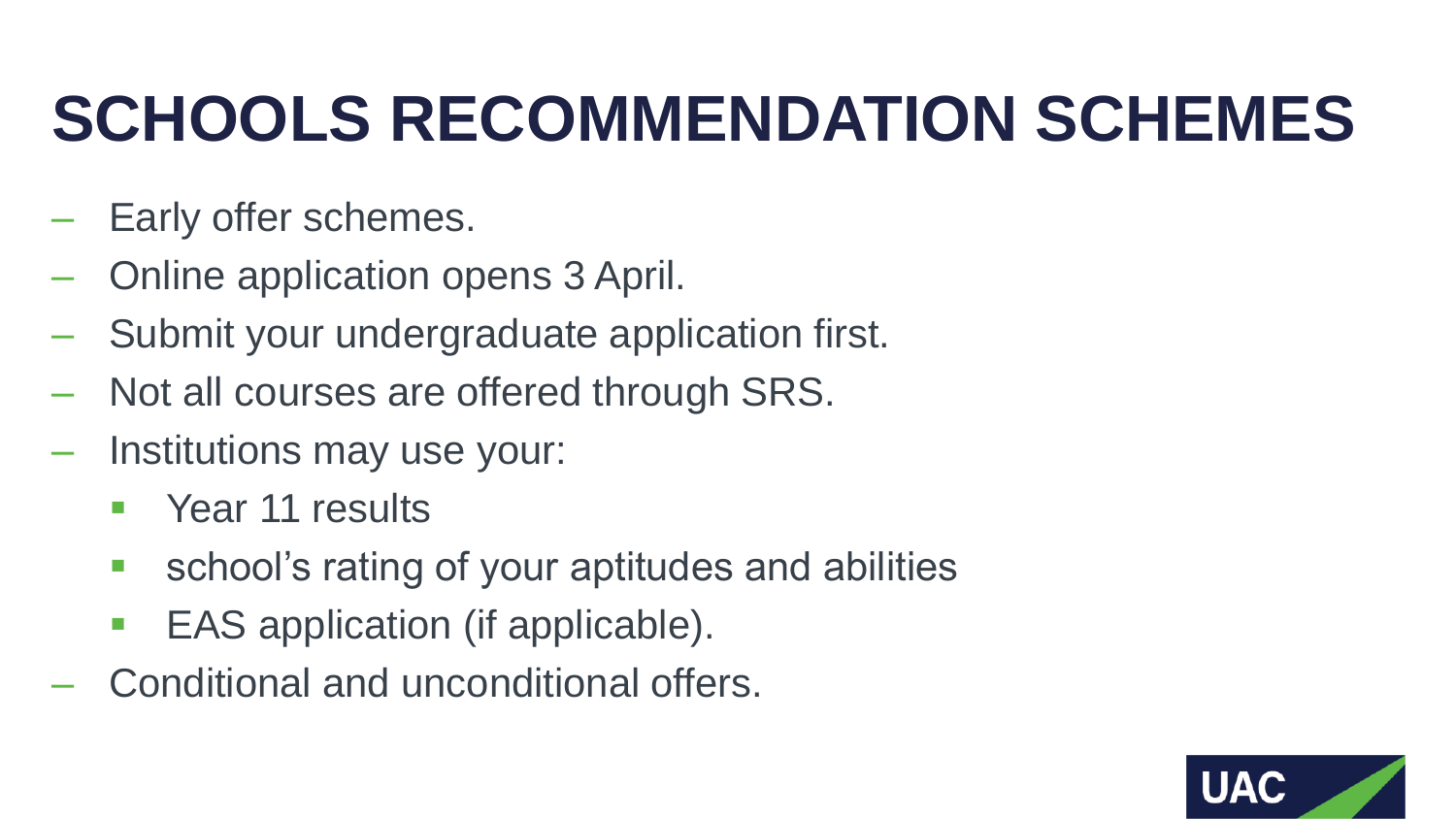#### **EQUITY SCHOLARSHIPS**

- ‒ For students who are most in need of financial support while studying.
- ‒ Most scholarships are awarded to applicants who receive Centrelink payments and/or who can demonstrate additional types of disadvantage.
- ‒ Apply online.
- ‒ Submit your undergraduate application first.
- ‒ Supporting documents will be needed and can be uploaded online to your application.

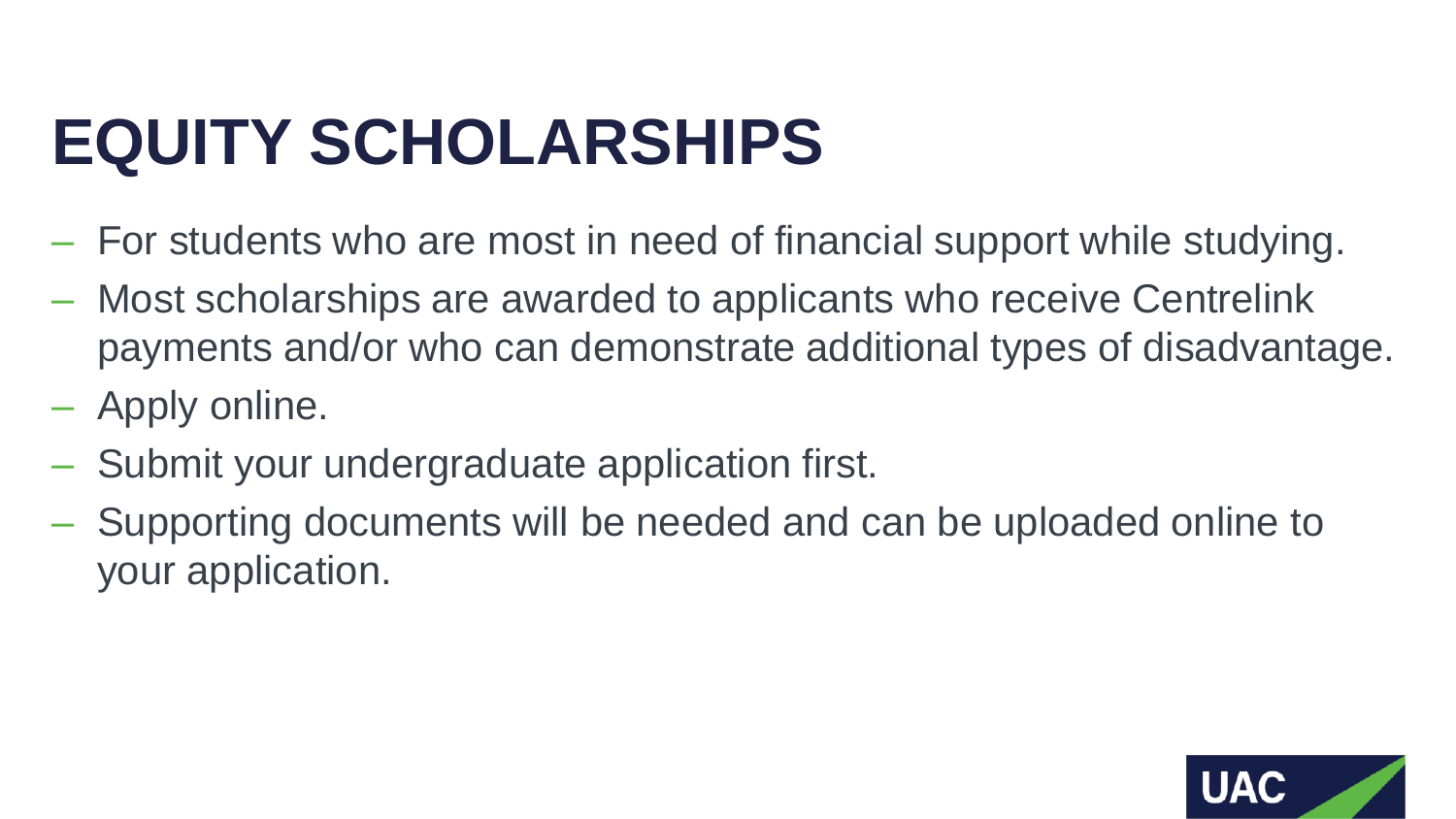#### **STEP 3: MANAGE**

- ‒ Understand your selection rank
- ‒ Research adjustment factors
- ‒ When and how to change your preferences

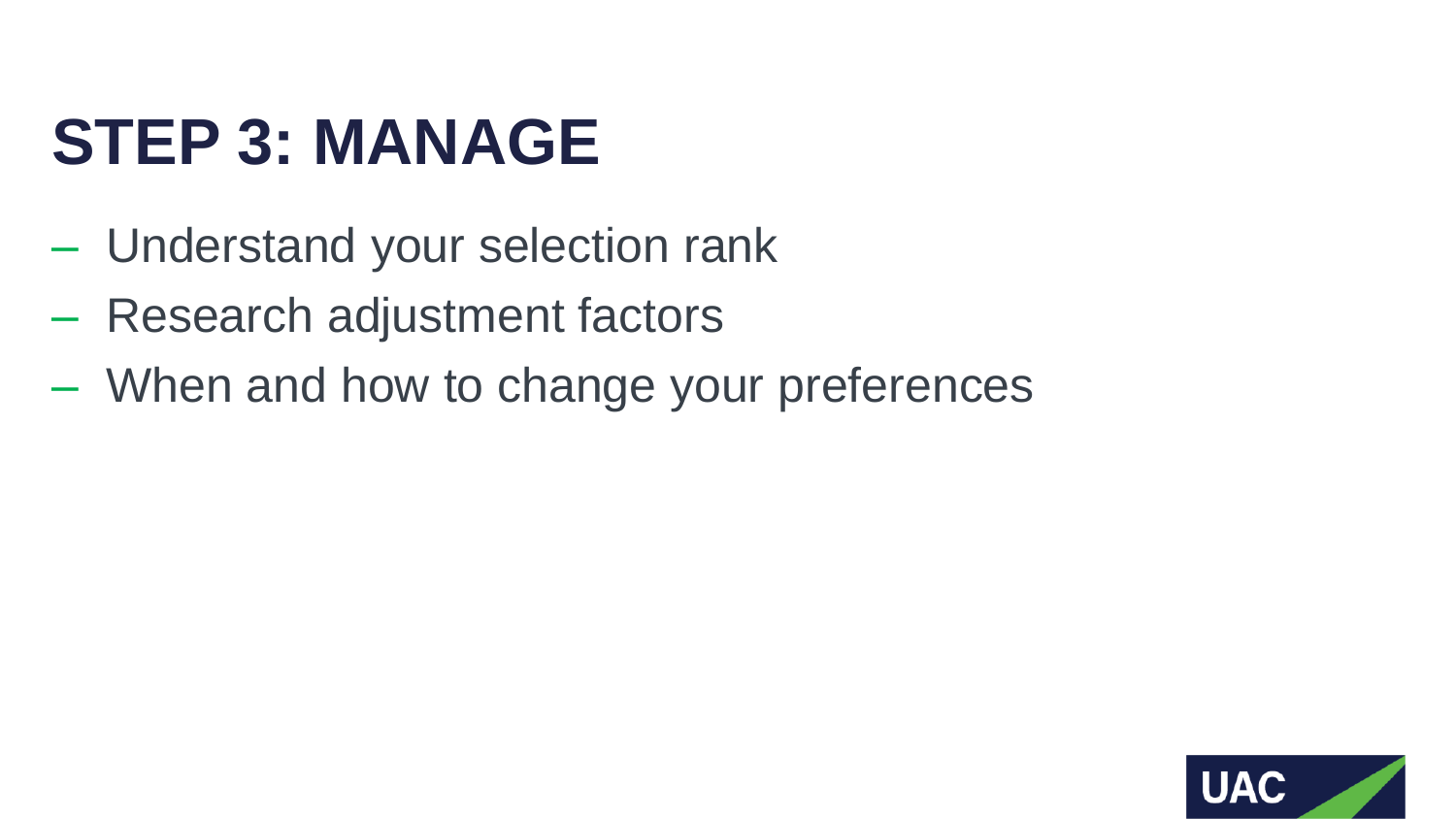#### **SELECTION RANK**

- ‒ The selection rank is the rank or number that universities use to make offers to students.
- ‒ Your selection rank can be:
	- **ATAR only**
	- **ATAR + adjustment factors**
	- ATAR + adjustments + addition selection criteria.



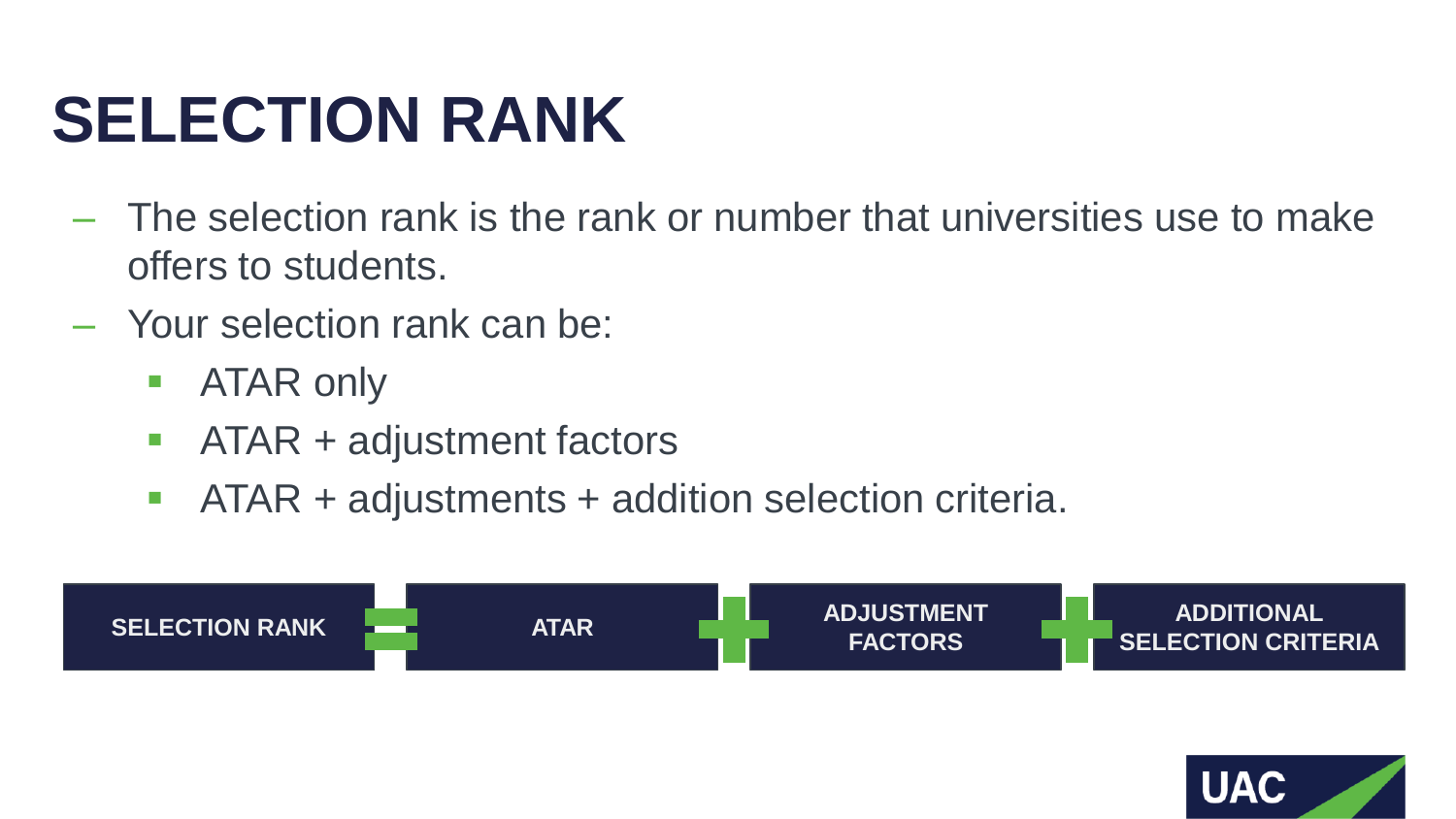#### **ADJUSTMENT FACTORS**

- ‒ Used to increase your selection rank.
- ‒ **DO NOT** change your ATAR.

Four types:

- **Subject adjustments**
- **Location adjustments**
- **Equity adjustments**
- **Elite athlete and performer** adjustments

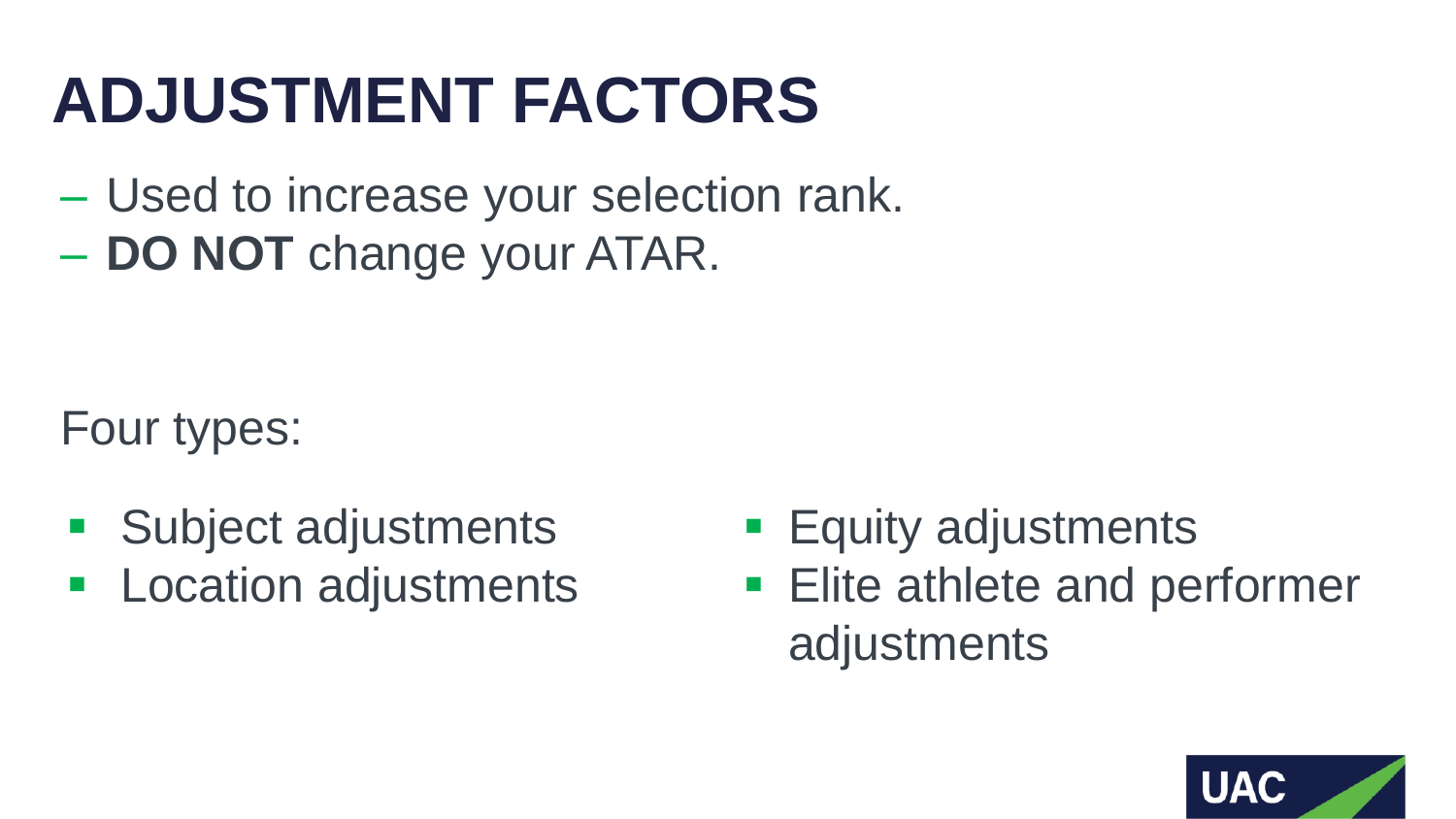#### **ADJUSTMENT FACTORS & LOWEST SELECTION RANK**

For example: Bachelor of Sandology

6 applicants have applied for the course, with only 3 places open.

- **1. 89 (ATAR of 89)**
- **2. 88 (ATAR of 83 + 5 adjustment points)**
- **3. 87 (ATAR of 85 + 2 adjustment points)**

\_\_\_\_\_\_\_\_\_\_\_\_\_\_\_\_\_\_\_\_\_\_\_\_\_\_\_\_\_\_\_\_\_\_\_

- **4. 86 (ATAR of 86)**
- **5. 85 (ATAR of 76 + 9 adjustment points)**
- **6. 84 (ATAR of 84)**

**Therefore, the lowest selection rank for that year would be 87.**

**Remember, adjustment factors DO NOT change your ATAR.**

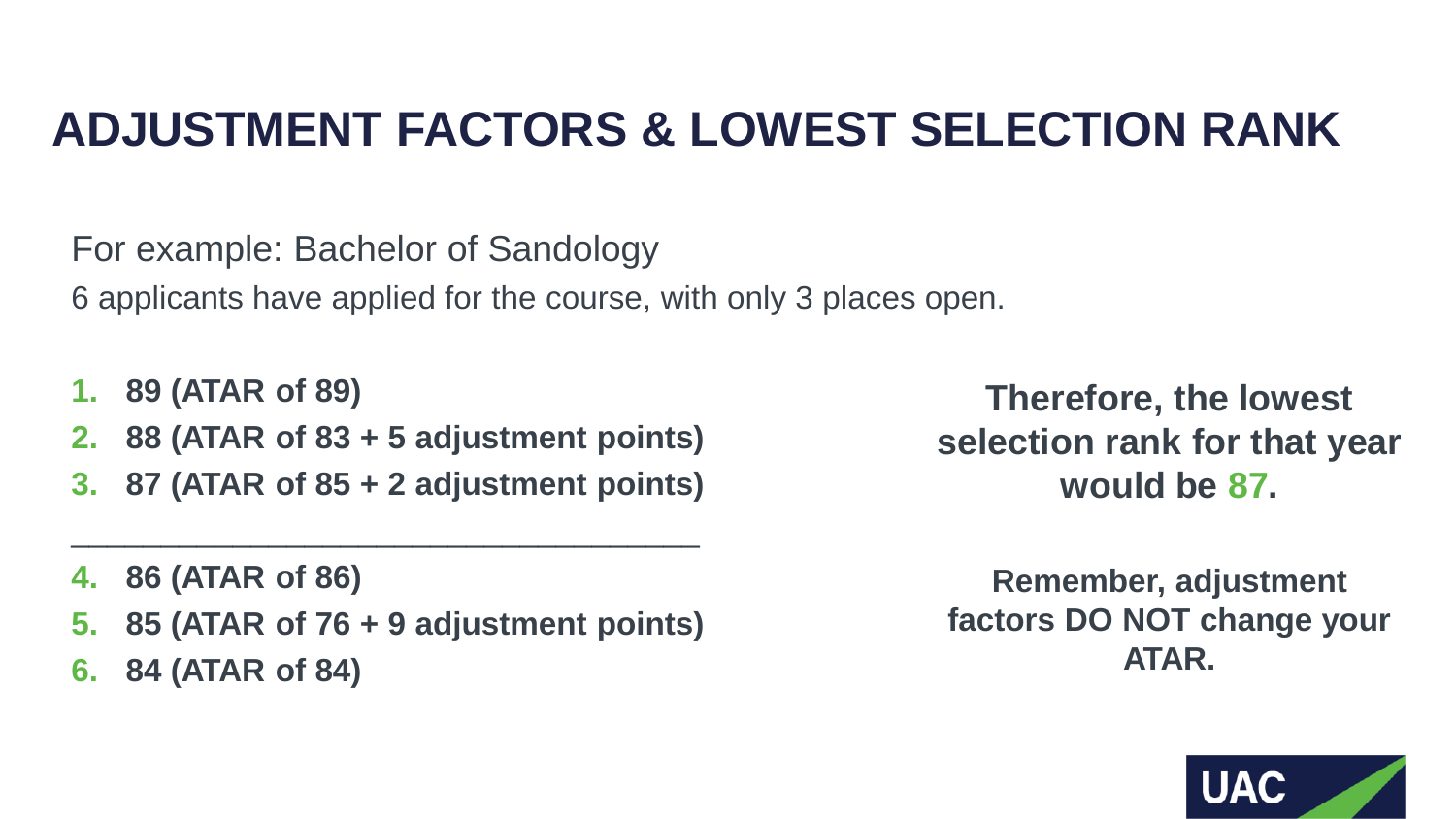#### **CHANGE OF PREFERENCES**

Once you know your ATAR, review your preferences.

- Research adjustment factors.
- ‒ Check the course's lowest selection rank.
- Make sure your preferences are realistic!
- ‒ Monitor change of preference closing dates.
- ‒ Change preferences online or via the MYUAC app.

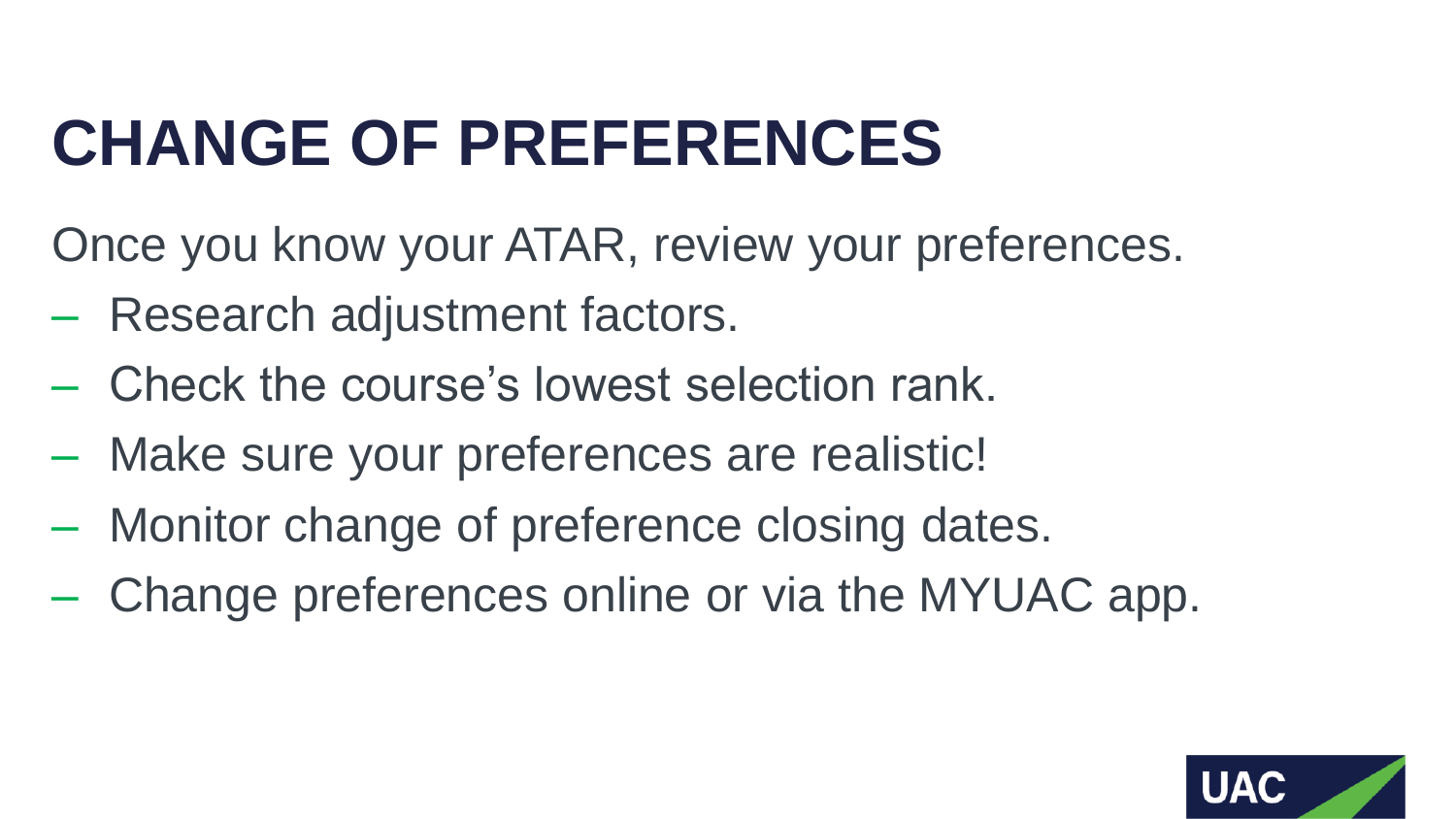## **STEP 4: ACCEPT YOUR OFFER**

- ‒ Accept any offer you receive: there is no guarantee of another offer.
- ‒ Follow the uni's instructions on accepting, enrolling and deferment.
- ‒ To be considered in the next offer round you must:
	- 1. Accept your offer.
	- 2. Remove your offer from your preference list.
	- 3. Change your preferences.

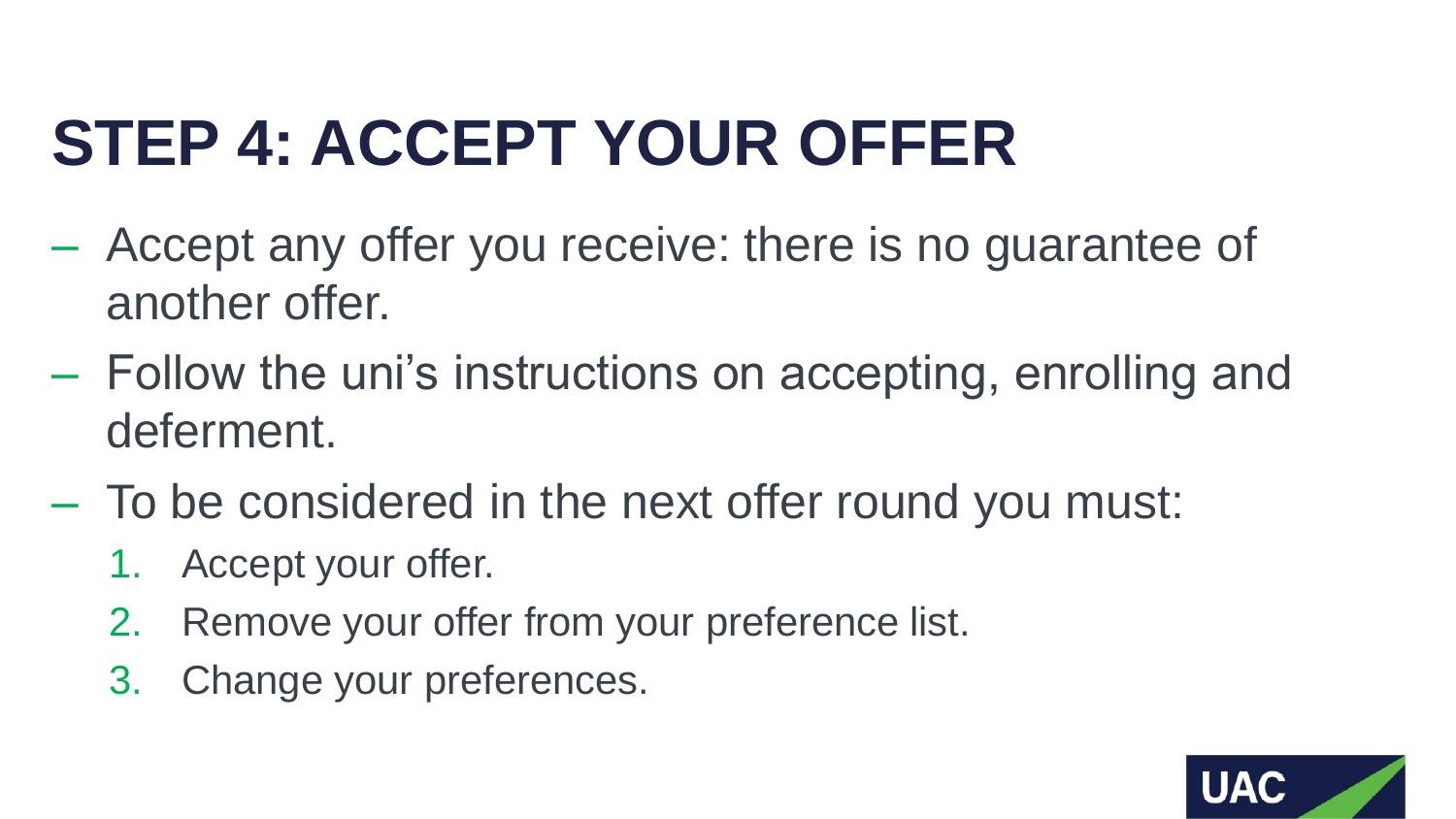